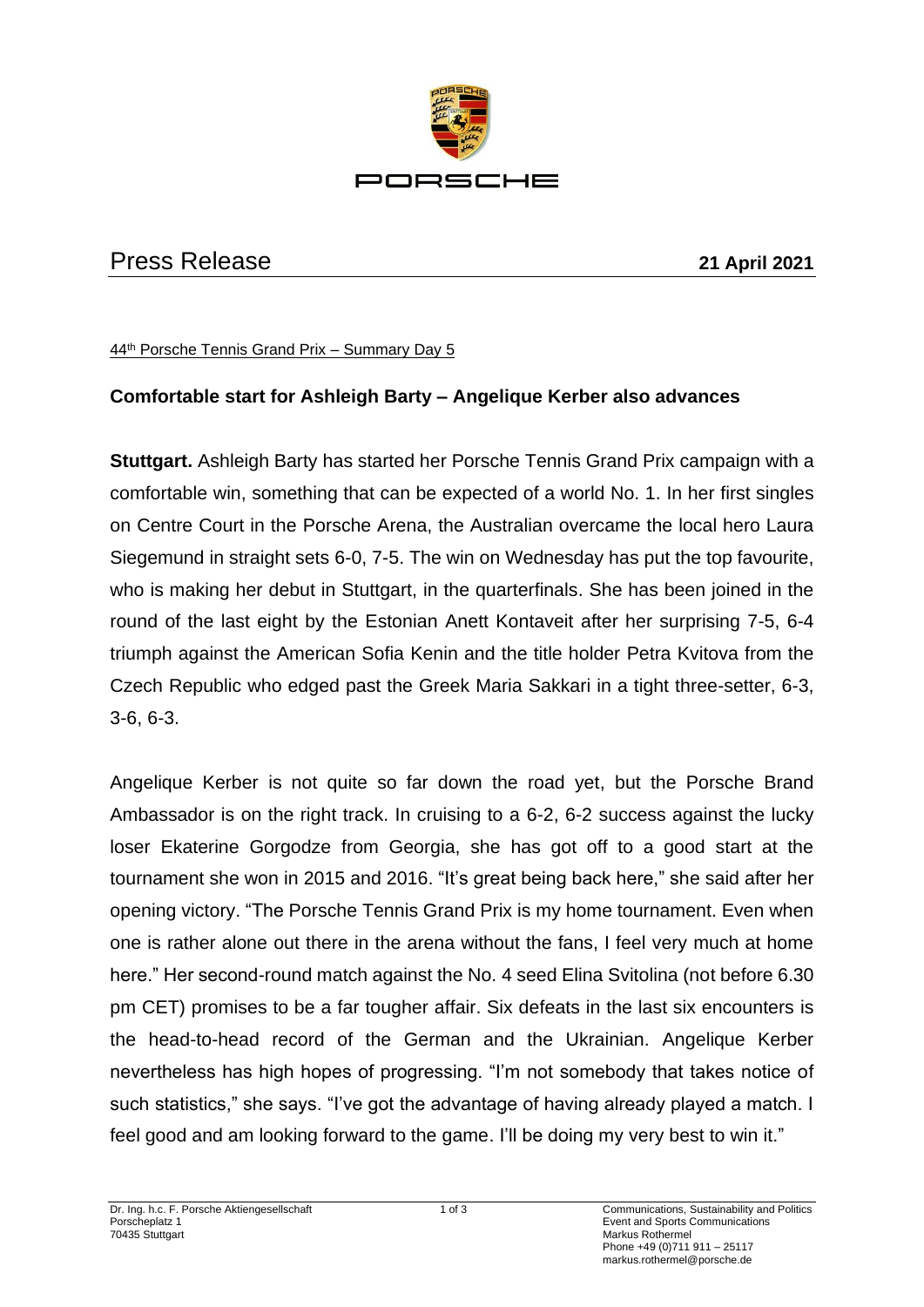Anett Kontaveit produced the first big surprise of the 44<sup>th</sup> edition of the time-honoured tournament. The Estonian, who is ranked No. 26 in the world, unexpectedly eased past the seeded American Sofia Kenin, who sits 22 places above her, 7-5, 6-4. It meant the 2020 Australian Open winner's debut match at the Porsche Tennis Grand Prix was also her last for the time being. Anett Kontaveit, who stood in the 2019 final in the Porsche Arena against Petra Kvitova, dominated the game right from the first rally and prevented her opponent from getting into any real rhythm, mainly due to her powerful serves. The statistics recorded a total of 12 aces – a welcome donation for the "Aces for Charity" campaign whereby Porsche gives 200 euros to charities for every ace struck at the tournament. "I'm so happy," said the overjoyed winner after clinching a quarterfinal berth. "At the start, I wasted too many break points. But then in the second set, I started taking my chances."

## **Tamara Korpatsch close to a major upset**

In the first match of the day, Germany's Tamara Korpatsch was not far off from causing a major upset against Karolina Pliskova. In her very first encounter against a Top 10 player, she posed the 2018 Stuttgart winner massive problems before eventually only succumbing 7-5, 3-6, 6-3. She definitely had her chances as she led 5-2 in the first set and there was little to choose between the two until 3-all in the final set – but in the end the current world No. 9 was simply too strong for the German. Karolina Pliskova was glad to have taken the first hurdle but stressed: "I have to improve and find my rhythm." She has the opportunity to do so on Thursday when she faces Latvia's Jelena Ostapenko at 11.30 am CET. The 2017 French Open winner defeated the Swiss qualifier Stefanie Vögele 7-5, 6-4 in her first-round match.

The No. 2 seed in Stuttgart Simona Halep (Romania) will take to court for the first time on Thursday when she will play (not before 5.00 pm CET) against Marketa Vondrousova from the Czech Republic. Anna-Lena Friedsam, the only German alongside Angelique Kerber still left in the tournament, will also be looking to progress to the quarterfinals. The Porsche Team Germany player (not before 1.30 pm CET) is up against Aryna Sabalenka – a difficult task as the Belarusian is currently the world